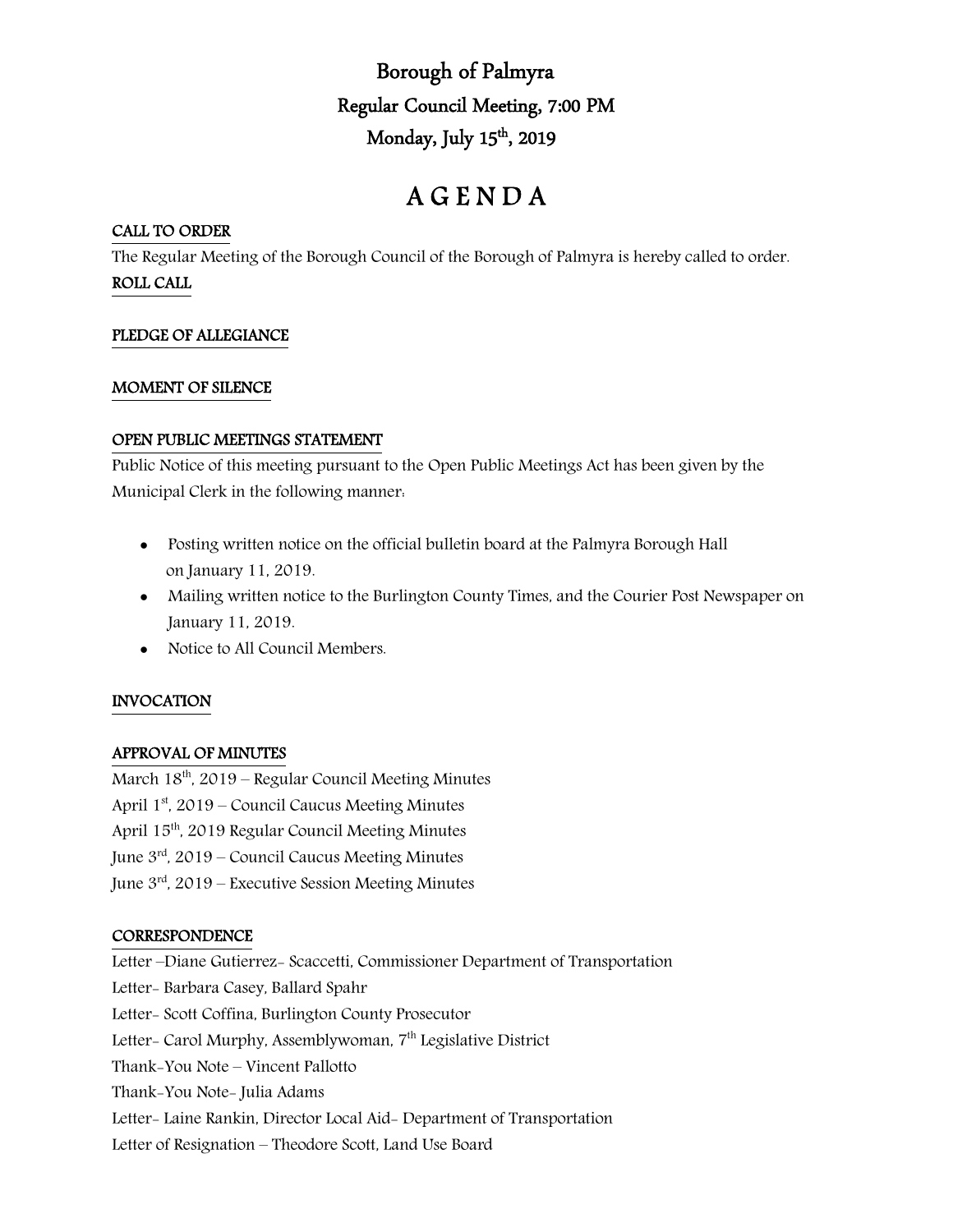Thank-you note – Karen Adams Palmyra High School Post Prom Committee Email-Senator Troy Singleton, Burlington County Energy Aggregation Program Breakfast Letter- Jerry Segal, Palmyra Halloween Parade Committee 1976 (The more things change, the more they stay the same!)

#### PROFESSIONAL UPDATES

William Kirchner, ERI

## PUBLIC PORTION

This public portion is for discussion on professional updates, resolutions and ordinances listed on the agenda. Please sign in at the podium, state your name and address for the record. Council will give all comments appropriate consideration. Each citizen will be allotted up to five (5) minutes to speak, in order to allow everyone an opportunity to ask questions and express their opinions or concerns. Please direct all comments to the Mayor. Each citizen may only speak once during each public portion

## ORDINANCE ON SECOND READING - Public Hearing

Ordinance 2019-06, An Ordinance of the Borough of Palmyra in the County of Burlington, New Jersey, Providing for Various Capital Improvements and related expenses in and for the Borough Appropriating 1,496,700.00 therefore authorizing the Issuance of \$1,387,000.00 in General Improvement Bonds or Notes of the Borough to Finance the same.

Ordinance 2019-07, An Ordinance of the Borough of Palmyra, in the County of Burlington, New Jersey; Providing for Various Capital Improvements for the Borough's Sewer Utility, Appropriating \$132,500.00, Therefore Authorizing the Issuance of \$125,875.00 in Sewer Utility Bonds or Notes of the Borough to Finance the same.

#### RESOLUTIONS – Consent Agenda

Resolution 2019-169 to Resolution 2019-182 will be enacted as a single motion, if any resolution needs additional discussion it will be removed from the consent agenda and voted on separately.

Resolution 2019-169, Resolution Authorizing the Payment of Bills for the Month of June 2019 In the Amount of \$1,255,621.27.

Resolution 2019-170, Resolution Awarding Change Order #4 to Charles Marandino LLC for the 2018 Road Improvement Program Project in the amount of \$14,807.00 for a new adjusted contract price of \$856,579.80 per ERI's letter Dated June 3rd, 2019.

Resolution 2019-171, Resolution Requesting Approval of Item of Revenue and Appropriation N.J.S.A. 40A: 4-87 (Chapter 159) 2018 TAP Program in the Amount of \$343,000.00.

Resolution 2019-172, Approval to submit grant application and execute a Grant Contract with the New Jersey Department of Transportation for the Fifth and Race Streets Resurfacing Project.

Resolution 2019-173, Resolution Awarding Change Order #1 to Pioneer General Contracting for the 2019 Misc. Concrete Construction Project in the amount of \$11,322.50 for a New Adjusted Contract Price of \$77,351.00 Per ERI's Letter Dated June 27<sup>th</sup>, 2019

Resolution 2019-174, Resolution Declaring the Conditional Redeveloper Designation and Interim Cost Agreement by and Between the Borough of Palmyra and P3 Jumbo Redeveloper, LLC and/or Richard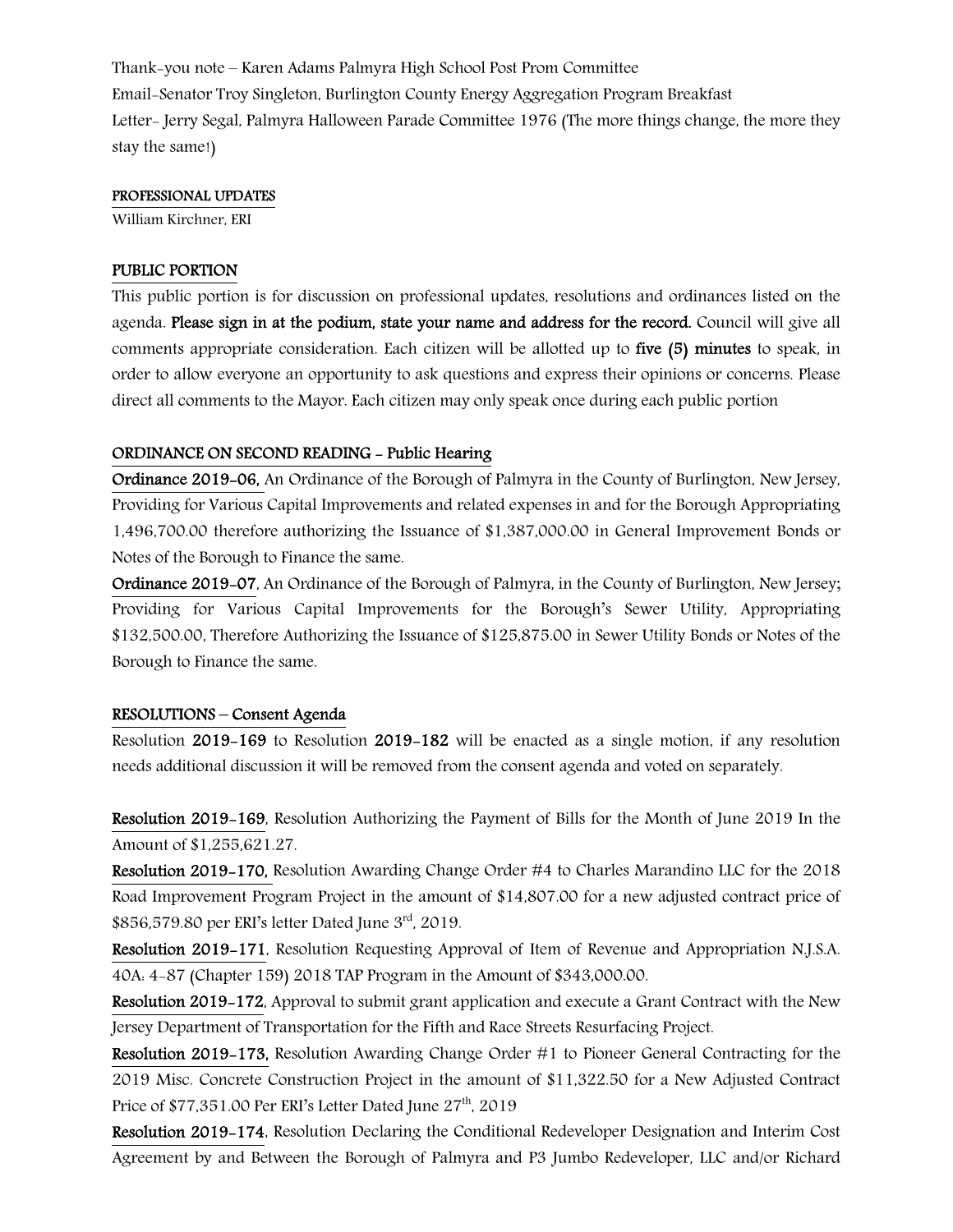Forman Null and Void Except as to the Obligation of the Interim Redeveloper to Reimburse the Borough its Professional Costs as set Forth in the Agreement

Resolution 2019-175, Approval to Submit a Grant Application and Execute a Grant Contract with the New Jersey Department of Transportation for the Spring Garden Street Resurfacing Project.

Resolution 2019-176, Resolution Authorizing the Mayor to Execute an Interlocal Agreement between the Borough of Palmyra and the Palmyra Board of Education Providing for the Services of a School Resource Officer Assigned to the School District

Resolution 2019-177,Resolution appointing James Brett as a Seasonal Public Works Laborer for not-toexceed 20 hours per week at \$14.50 per hour retroactive to June 24, 2019.

Resolution 2019-178, Resolution appointing John Yansick as a Part-time Public Works Laborer for notto-exceed 28 hours per week at \$16.50 per hour retroactive to June 21, 2019.

Resolution 2019-179, Resolution amending the Personnel Policies and Procedures Manual by adopting the Borough's revised; 1) Alcohol and Drug-free Workplace Policy, and 2) Drug and Alcohol Testing Policy for Employees Performing Safety Sensitive Functions

Resolution 2019-180, Resolution Appointing a Municipal Prosecutor

Resolution 2019-181, Resolution Extending the Grace Period for 2019 Third Quarter Taxes

Resolution 2019-182, Resolution Authorizing the Payment of Bills for the Month of July 2019 In the Amount of \$1,514,077.85

# MOTION TO APPROVE TREASURERS REPORTS

• May and June

# MOTION FOR APPROVAL

Motion for Approval of Bingo License for Independence Fire Co #1 for Designer Bag Bingo on October 20<sup>st</sup>, 2019.

# COMMUNITY SPOTLIGHT

Palmyra Fire Company – 2019 Golf Outing, July  $22<sup>nd</sup>$ , 2019 Free Mammograms – Virtua for Life- July  $18<sup>th</sup>$ , 2019 – Burlington, NJ 08016 Enda Washington Webb – 100 years young on August  $2<sup>nd</sup>$ , 2019

# PUBLIC REMINDERS

Public Works - open Wednesday from 3:00 to 7:00 PM

# DISCUSSION ITEMS

# NEW Business

Public Events

- Summer Concerts
- Farmers Market
- Town Wide Yard Sale- September  $14<sup>th</sup>$ , 2019
- Dedication of Chief Payton I Flournoy, Sr. Park
- National Night Out August  $6<sup>th</sup>$ , 2019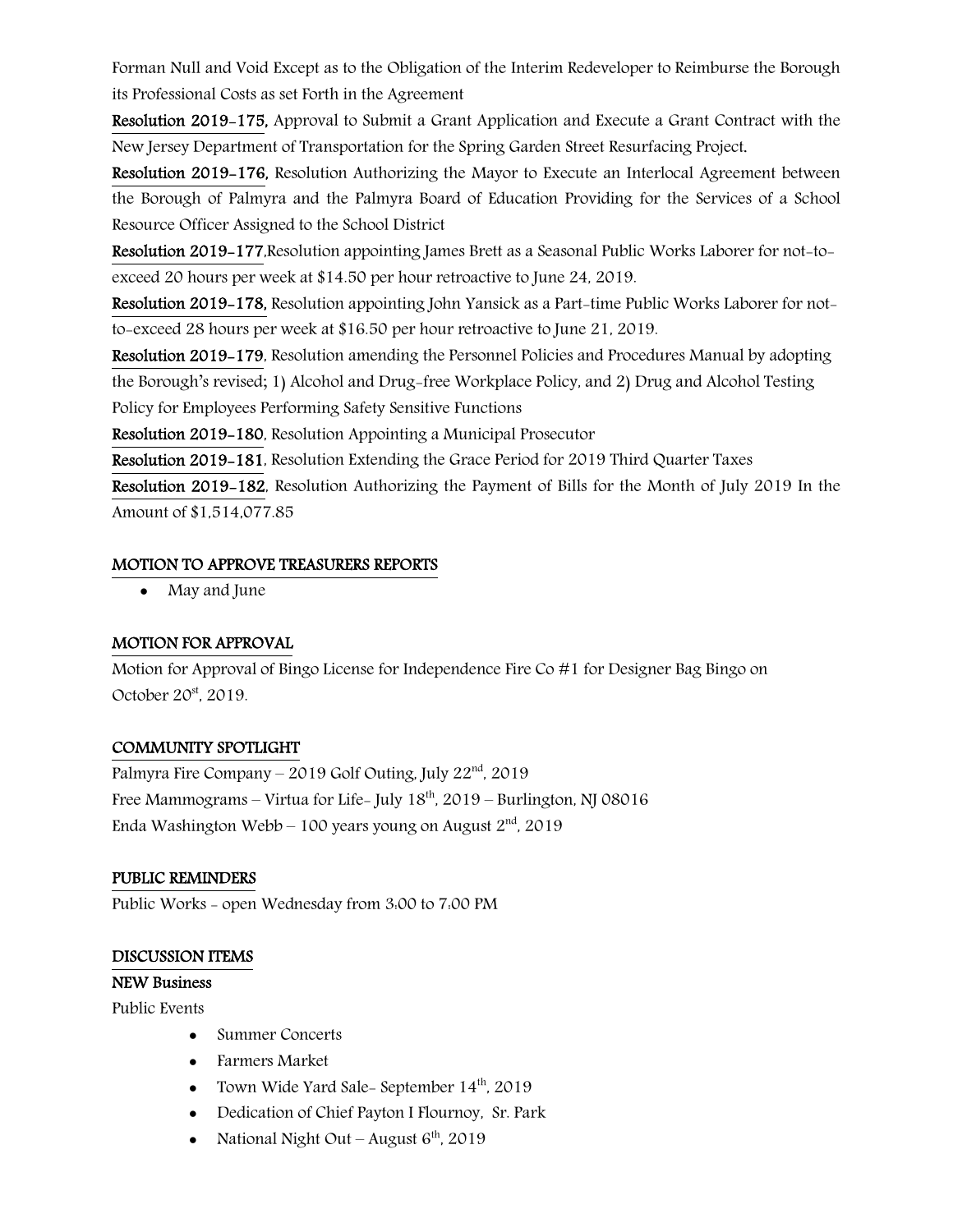• Green Team & PCCPB joint rain barrel program

Proposed merit increases- committee recommended

Electrical issues at the Band Shell

Bowman Exit Conference: Exit Conference Report and Audit's Discussion Only Items

Bat Boxes – STEAM Club/Green Team project

NJHMFA – potential lot purchase at 201 Arch

Borough landscaping

Sewer Plant Valve Maintenance issue

Riverfront request for salt/brine service in lieu of reimbursement

# OLD Business

Engraved pavers for Chief Peyton Flournoy Park Tony's Barber Shop Mural Light pole banners Downtown Parking Questionnaires and update New Jersey League of Municipalities Conference attendance Sign Ordinance Main Harbour Drive and Small Cities grant - update NJDOT Municipal Aid Grant Applications – due July 19th

- $\bullet$  5<sup>th</sup> St from Delaware Ave to Arch St and Race St from 6<sup>th</sup> St to 4<sup>th</sup> St
- Spring Garden St from Park Ave to Walnut St.

Community Center laptops policy

Legalized Marijuana dispensary/distribution – update

Temple Blvd Improvement Project /2018 TAP Program – update

# ADMINISTRATOR'S REPORT

Construction Office Technical Assistant -update Public Works seasonal help -update Rt. 73 South Redevelopment Area- update MS Office 365 email- update 620-622 Highland Ave Redevelopment Project – update Doretha "Rita" Jackson – 2019 Municipal Clerks Honor Roll! GandCrab Ransomware shutting down Stop the Bleed Training and Active Shooter Exercise for staff – July 16 (PD) and October 12 (OEM) Spotted Lanternfly Information PPPM – Updated Manuals Stormwater Sign at Legion Field

# COMMITTEE REPORTS

PUBLIC COMMENT Please sign in at the podium and state your name and address for the record. Council will give all comments appropriate consideration. Each citizen will be allotted up to five (5) minutes to speak, in order to allow everyone an opportunity to ask questions and express their opinions